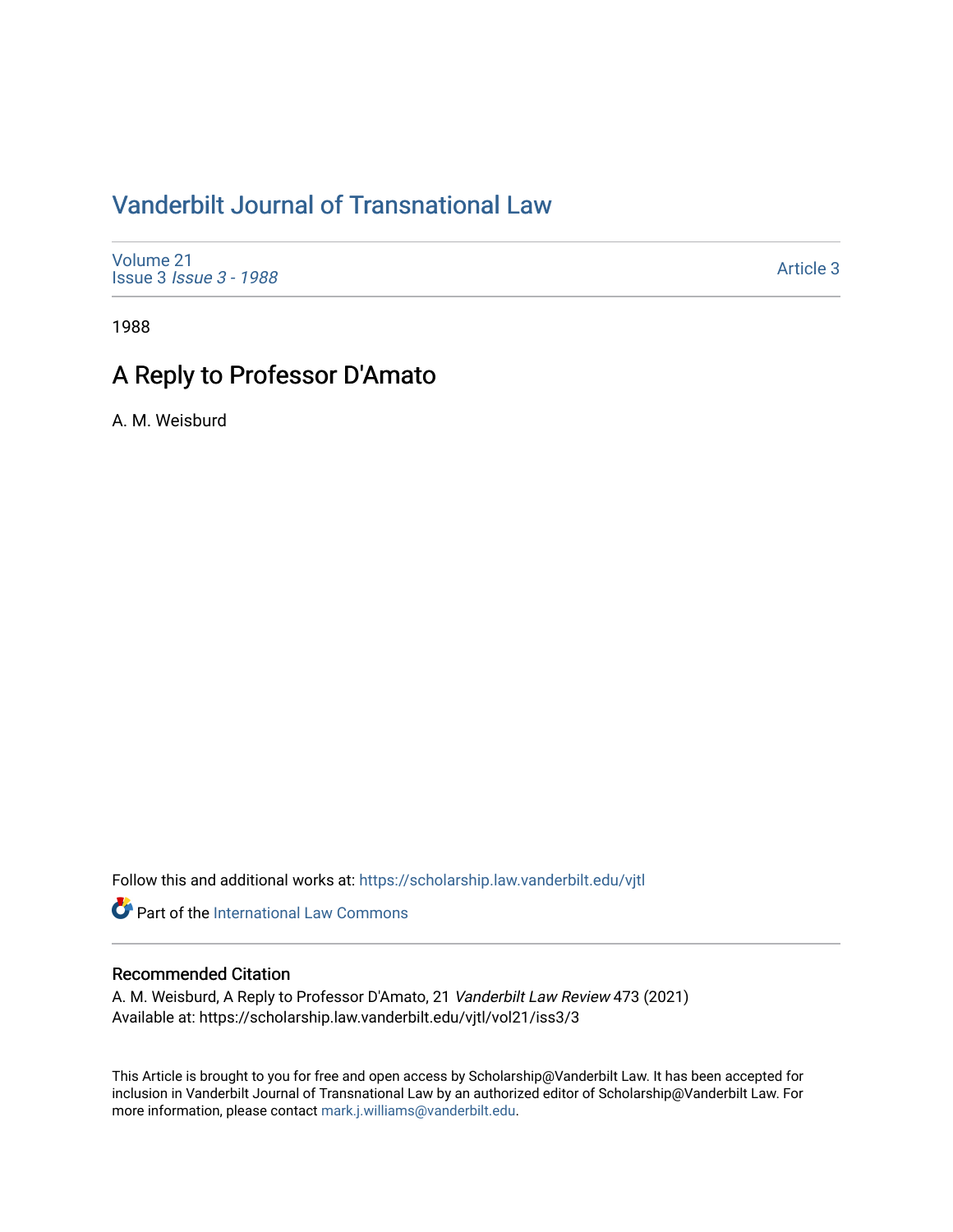# **A Reply to Professor D'Amato**

## *A.M. Weisburd\**

### **TABLE** OF **CONTENTS**

|         |                            |                                                 | 473 |  |
|---------|----------------------------|-------------------------------------------------|-----|--|
| $\Pi$ . | REPLY TO PROFESSOR D'AMATO |                                                 | 475 |  |
|         |                            |                                                 |     |  |
|         | В.                         | The Contradiction Between Anti-Torture Treaties |     |  |
|         |                            | and State Practice                              | 477 |  |
|         |                            | C. Treaties and Opinio Juris                    | 481 |  |
|         |                            |                                                 |     |  |

## I. **INTRODUCTION**

In the foregoing article,' Professor D'Amato has taken issue with a number of arguments I raised in an article published in a recent issue of the *Vanderbilt Journal of Transnational Law.2* In this reply, I attempt to refute his criticisms. The discussion that follows briefly recapitulates my article. I then seek to deal with the points made in Professor D'Amato's response one by one.

My article addressed an aspect of the relationship between treaties and customary international law. Taking as a starting point the assumption that treaties can be an element of the state practice necessary to constitute customary law,<sup>3</sup> the article inquired whether treaties were so important a form of state practice that one could derive rules of customary law solely from treaties, even in the face of other types of practice coterminous with relevant treaties but inconsistent with them. It concluded that treaties were not such strong determinants of customary law

**<sup>\*</sup>** Associate Professor of Law, University of North Carolina at Chapel Hill. A.B. **1970,** Princeton University, **J.D. 1976,** University of Michigan.

**<sup>1.</sup>** D'Amato, *Custom and Treaty: A Response to Professor Weisburd,* 21 **VAND. J. TRANSNAT'L** L. 459 **(1988)** [hereinafter D'Amato, *Response].*

<sup>2.</sup> Weisburd, *Customary International Law: The Problem of Treaties,* 21 **VAND. J. TRANSNAT'L** L. 1 (1988).

<sup>3.</sup> This conclusion resulted, in part, from Professor D'Amato's extensive work on the subject. *See id.* at 10.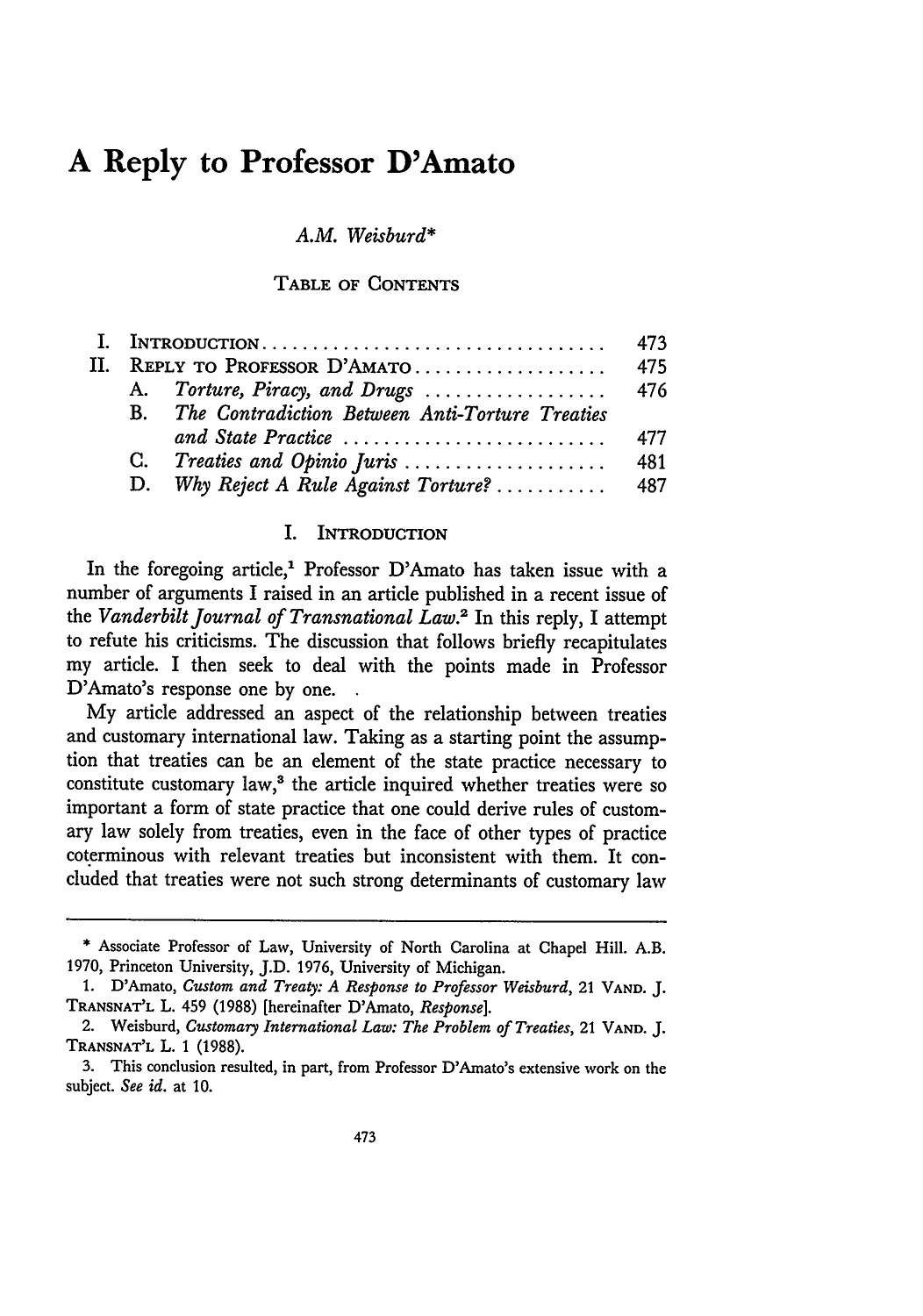that they could, in effect, overwhelm other types of practice. The article sought to demonstrate this conclusion through three lines of argument. First, it described instances in which customary law had developed rules that ran contrary to existing treaties.<sup>4</sup> Second, it showed that treaties themselves can be modified through practice, arguing that, if a treaty itself is not immune to modification through practice, then customary law can hardly be immune to similar modification merely because treaties exist relating to the area of customary law in question.5 Third, the article argued that a particular subclass of treaties-those that can be seen as denying the existence of customary rules on the subject governed by the treaty-ought not be seen as constitutive of custom in that they deny the existence of the *opinio juris* element of custom.<sup>6</sup> This portion of the argument focused specifically on international conventions forbidding states parties to engage in torture and asserted that such conventions, in effect, denied the existence of a duty outside the convention to refrain from torture.7 Thus, these conventions should not be seen as the basis of a customary rule against torture. Finally, the article addressed certain arguments contrary to those it made.<sup>8</sup>

*[Vol. 21:473*

As I hope this summary makes clear, my article did not really focus on the subject to which the bulk of Professor D'Amato's *Response* is directed: whether use of torture by states is a violation of customary international law. Yet, even though that subject was not the focus of the article, Professor D'Amato was certainly correct in observing that the article strongly implied, if it did not exactly express, considerable skepticism toward the proposition that torture is such a violation. Since many of Professor D'Amato's comments dealt with this issue, I feel it would be useful at this point to clarify my position.

It is my understanding that a rule may be considered a rule of customary international law, according to the traditional formulation, if it asserts a general practice of states accepted as law. Applying this formulation to a putative rule to the effect that customary international law forbids states to employ torture, I cannot help observing that a significant number of states employ torture, according to evidence such as reports by Amnesty International. This is important because, as I understand the usage, a practice would not be labelled "general" for purposes of determining the content of customary international law merely because a ma-

*6. Id.* at 23-29.

*<sup>4.</sup> Id.* at 11-20.

<sup>5.</sup> *Id.* at 20-23.

<sup>7.</sup> *Id.*

<sup>8.</sup> *Id.* at 29-45.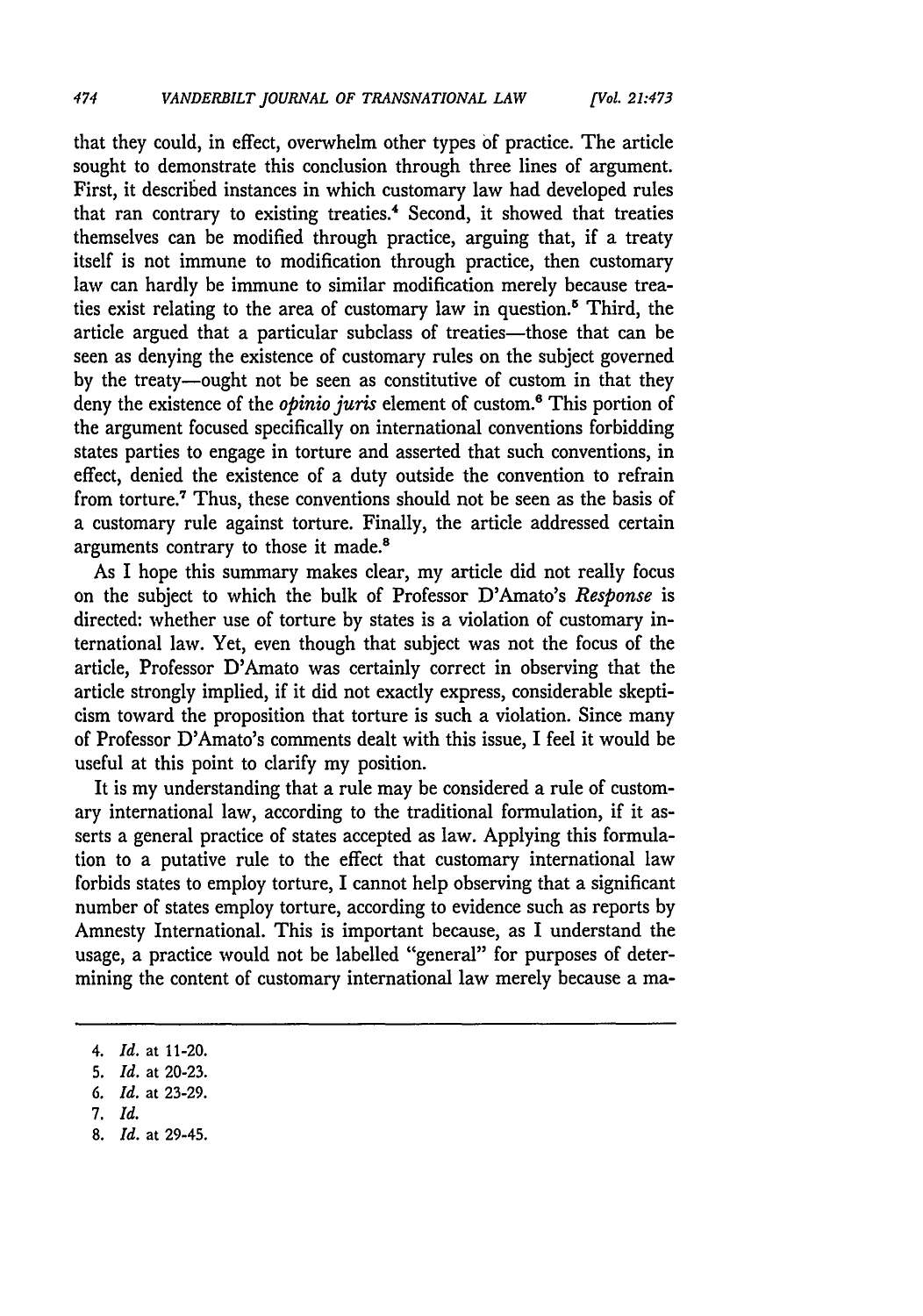#### *1988] REPLY*

475

jority of states follow it if a significant minority do not. Further, I observe that the vast majority of non-torturing states respond to the use of torture with silence; that is, very few non-torturing states deal with torturing states as though they were dealing with lawbreakers. Since the use of torture is too widespread to permit labelling its nonuse as a general practice, as I understand that term, and in view of the failure of nontorturing states to respond to such putatively illegal acts, it seems to me inaccurate to state that nonuse of torture is a general practice of states accepted as law.

## II. **REPLY** TO PROFESSOR **D'AMATO**

Before replying to Professor D'Amato's criticisms, two preliminary matters must be addressed. First, I believe that it is crucial to stress that Professor D'Amato and I agree on one very important point: We agree that it is necessary to take into account evidence of practice contrary to rules asserted in treaties in determining whether treaties have given rise to rules of customary international law.9 Professor D'Amato applies this approach in arguing, that practice has not, in fact, undermined a customary law rule against state torture.<sup>10</sup> Although, as I explained above, I have doubts about Professor D'Amato's conclusion on this latter point, our disagreement concerns the proper interpretation of evidence that we agree is relevant, not whether evidence of practice is relevant at all. I am gratified at Professor D'Amato's conclusion on this point, as my most important objective in writing my original article was to establish that evidence of practice contrary to a purported rule of customary law can never be ignored-even if the rule is derived from a treaty and relates to human rights. Knowing that Professor D'Amato shares this conclusion is reassuring to me, to say the least.

The second preliminary matter is related to the first. I owe Professor D'Amato an apology for coming close to misstating his position on the issue discussed in the foregoing paragraph. I had read various of his writings in which he urged that certain human rights treaties had given rise to rules of customary law forbidding certain human rights violations. In those discussions, Professor D'Amato did not address the effect of what I perceive to be extensive state practice contrary to the rule he espouses. I was, therefore, uncertain of his views on the legal consequences of that practice. I did not, in my article, assert that he had expressly labelled such practice irrelevant, but I did say that he "presuma-

<sup>9.</sup> D'Amato, *Response, supra* note 1, at 466.

**<sup>10.</sup>** *Id.* at 467-69.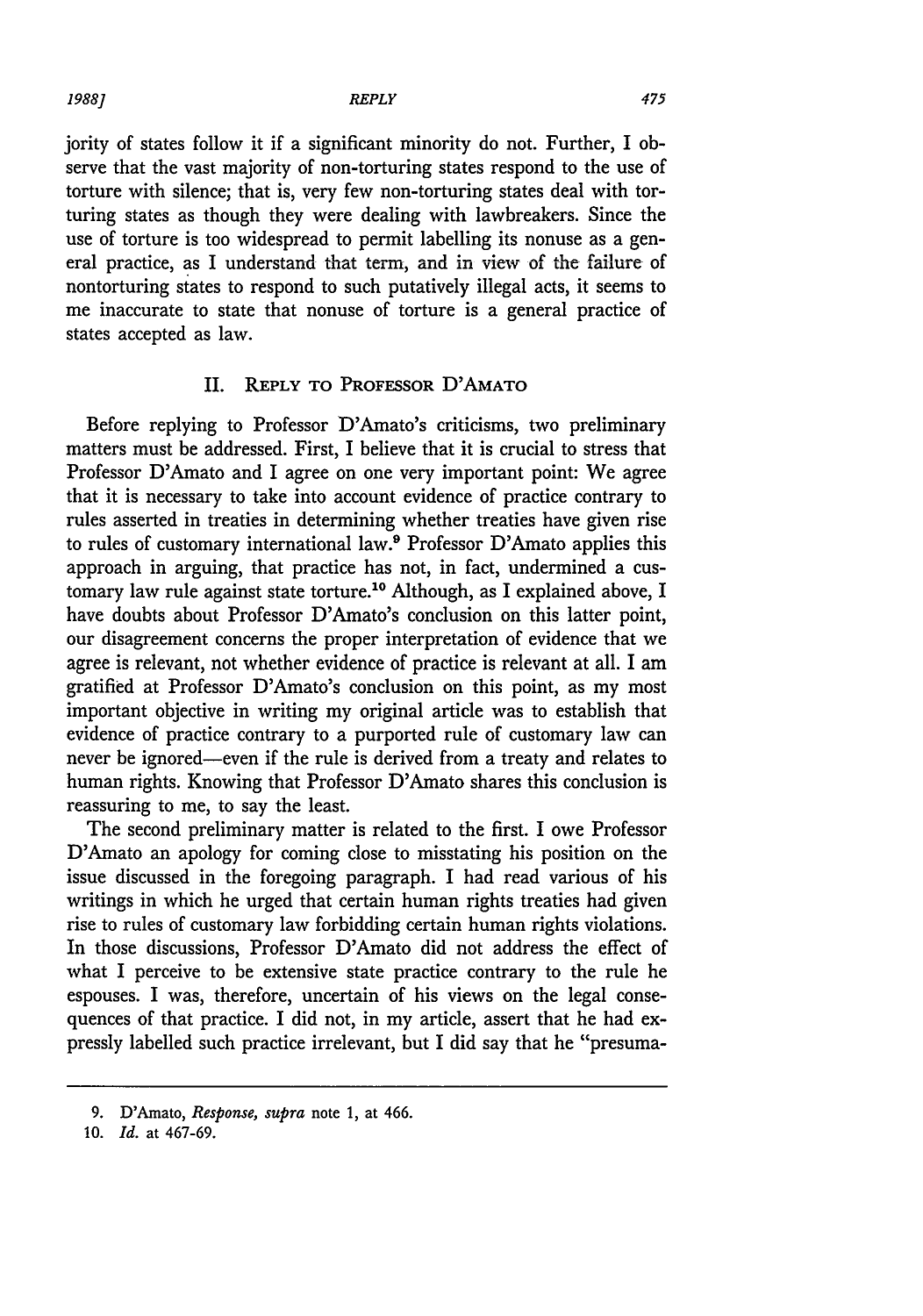bly" considered such practice irrelevant, given the absence in his writing of any discussion of it.11 Although I believe my inference was explicable, Professor D'Amato's *Response* makes clear that it was incorrect, and I regret my misreading.

## A. *Torture, Piracy, and Drugs*

Turning now to the points on which Professor D'Amato and I continue to disagree, I first note that I continue to have difficulty with an analogy he uses which I questioned in my article and which he repeats in his *Response.* Originally, as I understand him, he urges that the fact of torture by states no more proves that torture is legal than did the fact of piracy in the seventeenth century prove that piracy was legal. In his *Response* he offers an additional analogy, asserting that the same point could have been made by noting that widespread drug use does not prove the legality of drug dealing.<sup>12</sup> He seems to be saying that, just as the existence of pirates and pushers does not affect the legality of piracy and the drug trade, so the existence of torture by states does not affect the legality of torture.

As I argued in my article, I do not believe the analogy works.<sup>13</sup> My problem is that acts by pirates or pushers are in no sense legislative; as long as laws against piracy and drug dealing exist and are enforced by the authorities responsible, those activities are illegal. Acts by states, on the other hand, can be legislative in customary international law, since states are simultaneously subjects of the law and legislators. As Professor D'Amato has persuasively argued, even violations of international law by states can give rise to new rules of international law.14 Thus a state's use of torture can be what amounts to a legislative act-in essence, a negative vote against a rule forbidding torture. However, the acts of pirates and pushers cannot be legislative, since the legal systems in which they operate accord no lawmaking authority to them. If Professor D'Amato's analogy is intended to equate the lawmaking effect of acts by states with the lawmaking effect of illegal acts by private persons in domestic legal systems, the analogy seems to incorrectly characterize the effect of acts by states in the international system, and thus does not work.

<sup>11.</sup> Weisburd, *supra* note 2, at 5 n.14.

<sup>12.</sup> D'Amato, *Response, supra* note 1, at 464.

<sup>13.</sup> Weisburd, *supra* note 2, at 30-31.

<sup>14.</sup> **A.** D'AMATO, **THE CONCEPT OF CUSTOM IN** INTERNATIONAL LAW 97-98 (1971) [hereinafter A. D'AMATO, **CONCEPT** OF **CUSTOM].**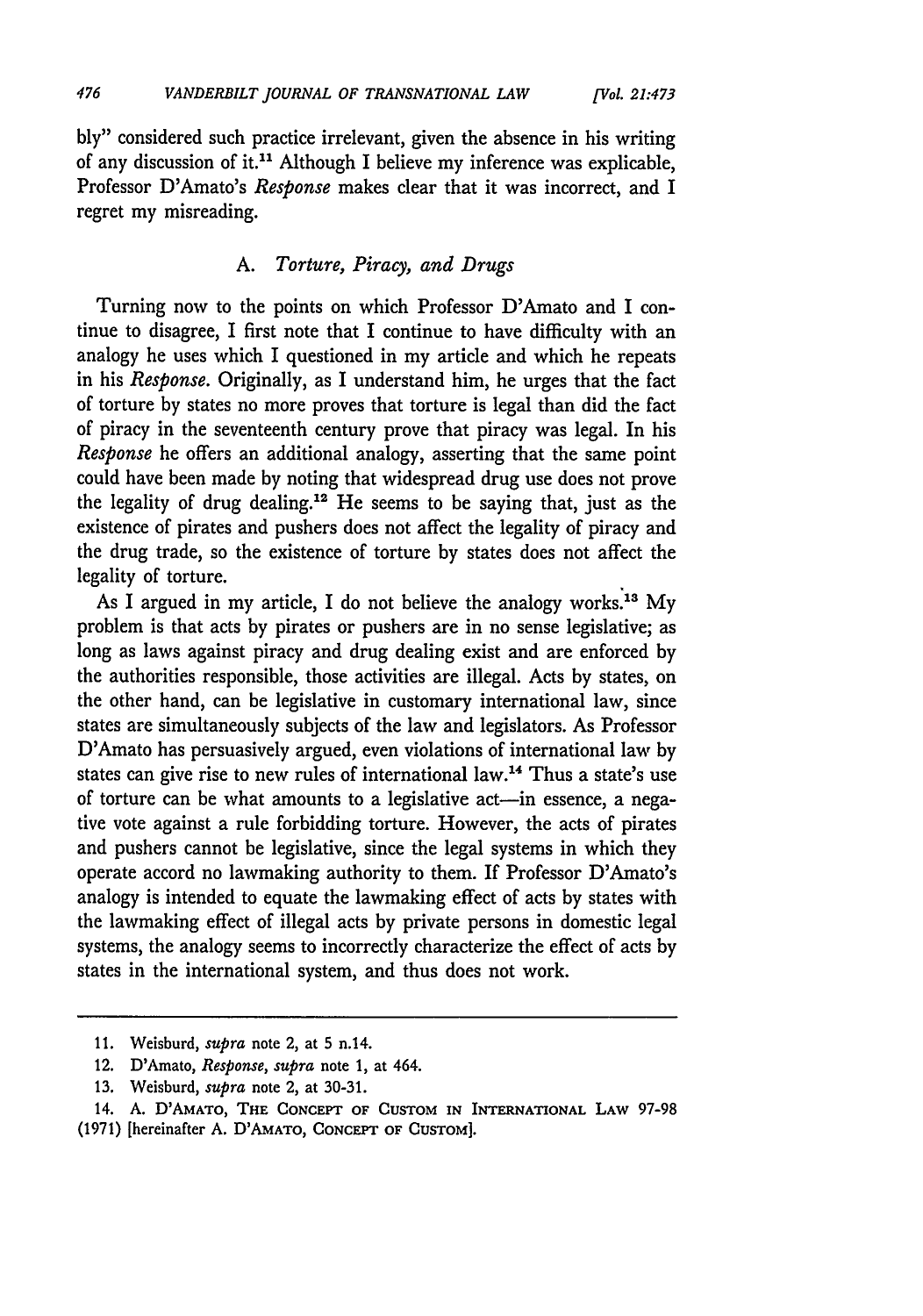## *B. The Contradiction Between Anti-Torture Treaties and State Practice*

Professor D'Amato's next difficulty concerns my treatment of the contradiction I perceived between treaties forbidding torture and state practice contrary to the treaties. He deals with that contradiction in two ways. First, he observes that we could avoid the contradiction if the treaties were not to be taken seriously, but, he states, they are. Treaties are commitments, not mere public relations activities. Second, Professor D'Amato notes that we could avoid the contradiction if practice is not really adequate to support the existence of a rule for which he concludes I must be contending, that is, a rule that "makes it legal to torture people" under international law. And he argues that such a rule cannot be asserted because: (1) states deny rather than proclaim their acts of torture; and (2) the rules against torture have at least some effect on restraining state behavior.<sup>15</sup>

I am not as willing as Professor D'Amato to treat the human rights treaties I examine-the International Covenant on Civil and Political Rights (Covenant)"6 and the Convention Against Torture and Other Cruel, Inhuman or Degrading Treatment or Punishment (Convention)"7 -as more than public relations gestures for many of their parties. As I discussed at some length in my article, both the Covenant and the Convention offer parties the opportunity to forbid the relevant enforcement committees from considering allegations of treaty violations by particular sources.<sup>18</sup> Likewise, neither the Covenant nor the Convention imposes sanctions for violations of its provisions; the worst consequence is an investigation followed by a report.<sup>19</sup> Adherence to a treaty accompanied by a denial of the right to complain of violations either to other parties or to

*19881*

<sup>15.</sup> *See* D'Amato, *Response, supra* note 1, at 465-68.

<sup>16.</sup> International Covenant on Civil and Political Rights, Dec. 19, 1966, No. 14, 668, 999 U.N.T.S. 171 (1976).

<sup>17.</sup> U.N. Doc. E/CN.4/1984/72, *reprinted in* 23 I.L.M. 24 *as amended* 24 I.L.M. 535 (1985) (entered into force June 26, 1987, 26 I.L.M. 1490 (1987)).

<sup>18.</sup> Weisburd, *supra* note 2, at 26-27. As of December 31, 1987, forty of the eightyseven parties to the Covenant had agreed to permit the Human Rights Committee to hear complaints from individuals; only twenty-one had agreed to permit the committee to hear complaints from other states. *Multilateral Treaties Deposited with the Secretay-General, Status as at 31 December 1987,* at 128, 138-40, 152, U.N. Doc. **ST/LEG/** SER.E/6, U.N. Sales No. E.88.Y.3 (1988) [hereinafter *Multilateral Treaties].* As of the same date, only ten of the twenty-eight parties to the Convention had agreed to permit the Committee Against Torture to receive communications from other states parties and from individuals. *Id.* at 174, 176-77.

<sup>19.</sup> Weisburd, *supra* note 2, at 28.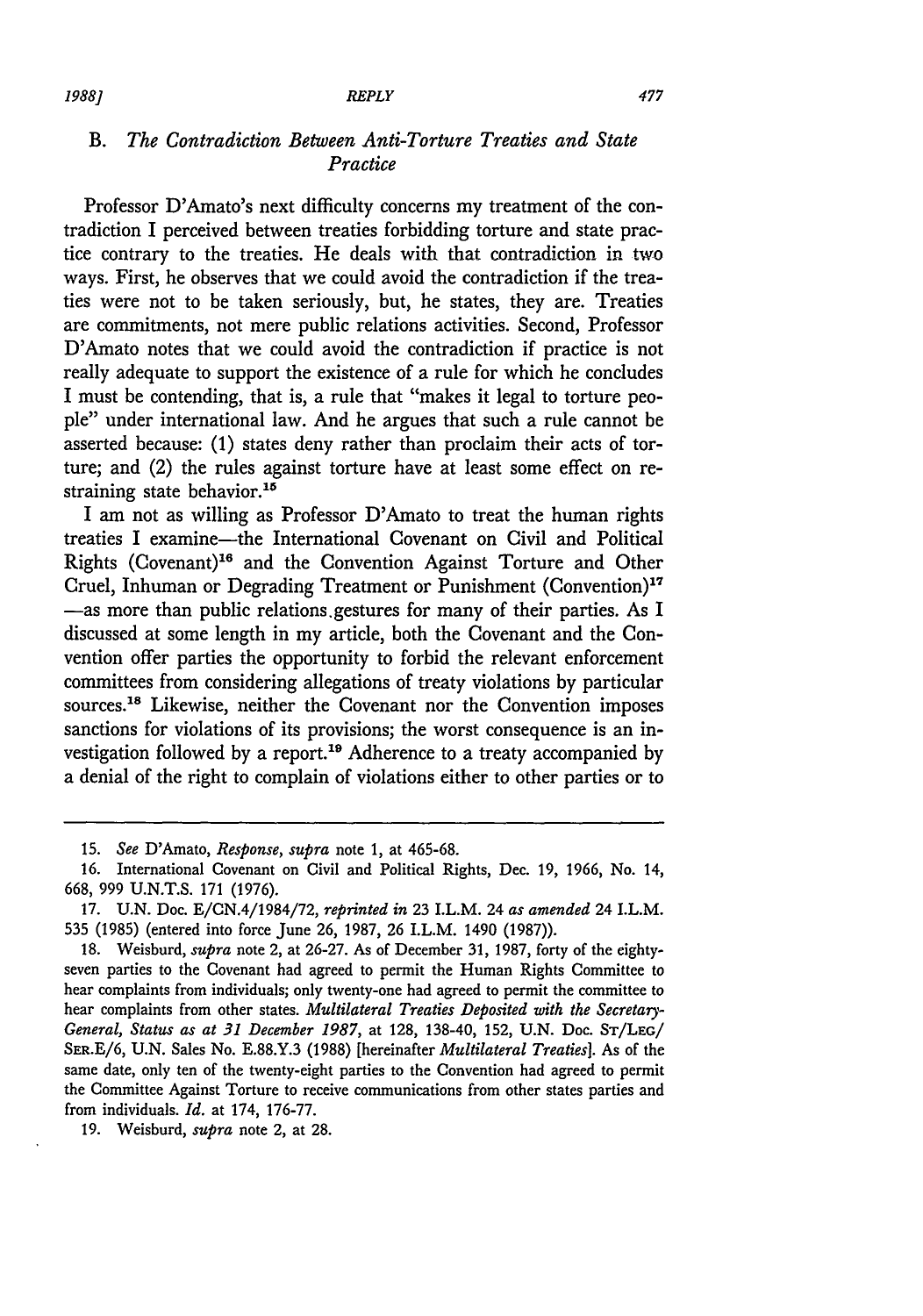the individuals affected is a very weak "commitment," especially when the treaty does not require states violating it to make their violations good. This weakness of the treaties is important because it undermines at least one rationale for relying on treaties as relevant to the formation of customary law. All other things being equal, the rationale is that treaties are good predictors of how states parties will behave in the future as to the subject matter of the treaty.<sup>20</sup> But if states are careful to design a treaty so that it may be essentially ignored with impunity, caution is necessary in prediction. This follows because the parties' making breach both hard to detect and costless implies an unwillingness to foreclose the option of conduct contrary to the treaty. This seems especially likely with respect to human rights treaties, which a state could choose to enter in bad faith because of public relations considerations.

The second aspect of this part of Professor D'Amato's argument is his assertion that I must be contending that although there exists a rule of international law permitting torture, states' denials that they engage in torture and the presumed reduction in torture because of legal rules against it undercut my argument. I have several responses under this heading. First, I would say that the best formulation of my position is not as Professor D'Amato suggests, but rather, as I explain above, "that there is no rule of international law forbidding torture." I believe the difference between the way I state my position and the way Professor D'Amato hypothesizes it is very important. As far as I am concerned, those asserting that torture is forbidden are the ones asserting the existence of a rule, and it is therefore up to them to show that there exists consistent practice supporting that rule. I am arguing for the non-existence of a rule; it is sufficient for me to demonstrate the existence of so much practice contrary to the putative rule that it could not be said to amount to a general practice. Professor D'Amato's formulation would shift the primary burden from those contending that a rule exists forbidding torture to those who deny the existence of any rule.

I believe my formulation is more reasonable. To phrase a rule in the form he uses-"there is a rule of international law that makes it legal for states to torture people"-implies that torture would not be legal unless a rule of international law authorized it. This in turn suggests a general view that, to be empowered to act, a state must point to some authorizing rule of international law. But surely the formulation of the

<sup>20.</sup> See A. D'AMATO, **CONCEPT** OF CusToM, *supra* note 14, at 172-77 (arguing that expectations of future action consistent with past acts explains the rationale for deriving legal rules from such acts); *see also* Weisburd, *supra* note 2, at 36-38 (further elucidating prediction argument).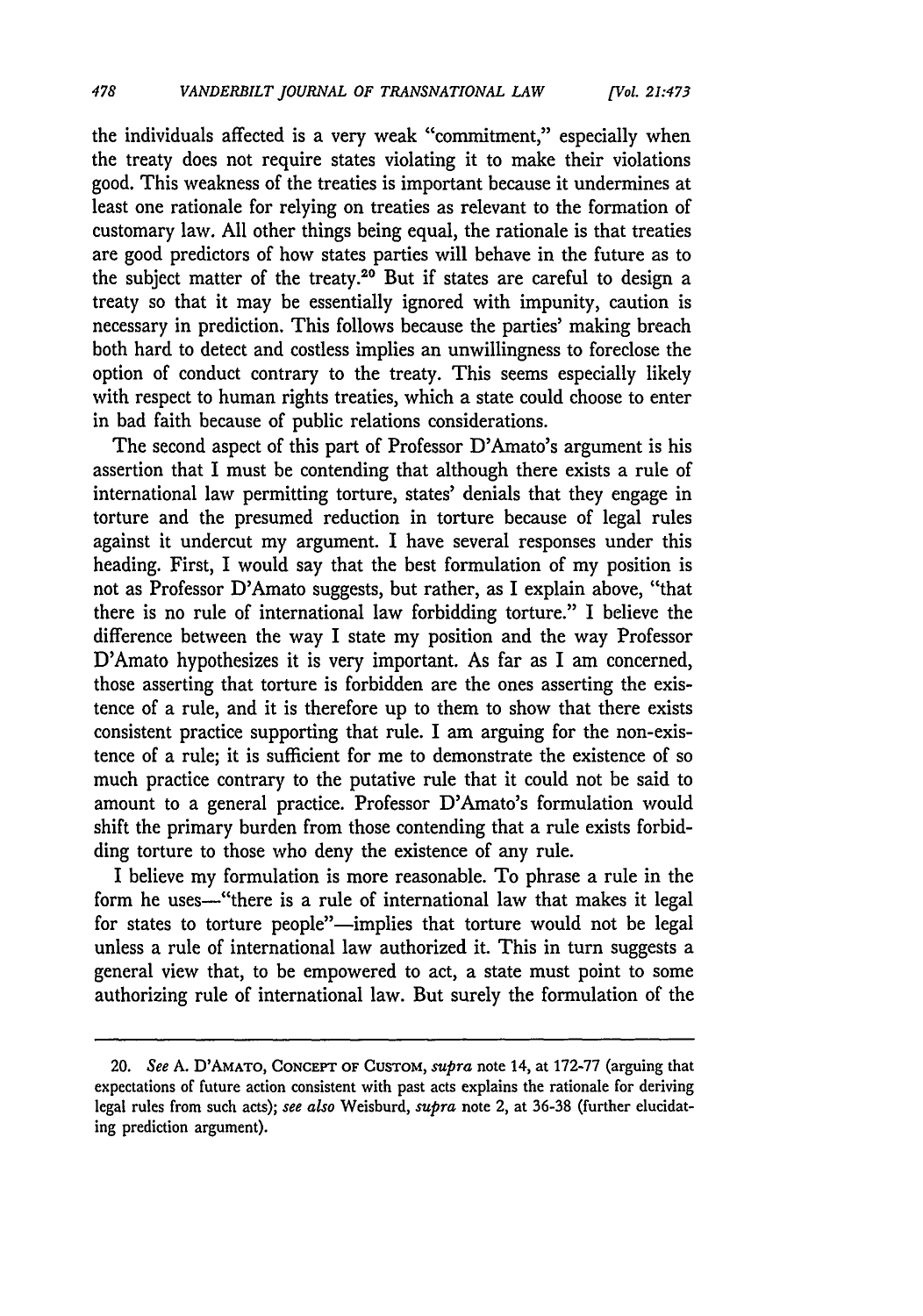*Lotus* case that "[r]estrictions upon the independence of States cannot..  $\cdot$  be presumed"<sup>21</sup> would imply that it is the restriction on the independence of states that must be demonstrated-in this case, a restriction on states' power to torture. Indeed, Professor D'Amato has dismissed as "only an artificial construct" the notion that states must point to rules of international law empowering them to act within their own territory.<sup>22</sup>

If the issue is whether there exists a rule of international law forbidding torture rather than whether there is a rule permitting it, Professor D'Amato's argument, from a lack of verbal support for torture, is weakened. As I pointed out in my article, extensive practice contrary to a purported rule of customary law undercuts that rule regardless of how the practice is justified, since it makes untrue any assertion that the purported rule in fact represents a general practice.<sup>23</sup>

Professor D'Amato's reliance on his view that international legal rules against torture have led to a reduction of torture raises several difficulties for me. To the extent that he is asserting that states employ torture much less frequently than was true fifty or one hundred years ago, my hunch is the same as his: I think but cannot prove that the quantity of torture has declined. That, however, does not tell me as much about the existence of rules 'of customary international law against torture as it appears to tell Professor D'Amato. Before I could ascribe the decline in torture to those putative legal rules, I would need to know more about why torture has declined. I assume, for example, that police forces in the United States use what used to be called the "third degree" much less frequently in 1988 than was true in 1938, but I would attribute this difference to changing views on the social acceptability of police violence in the United States, as well as to changes in American domestic law. Changes in international law would seem to be unimportant on this score. To the extent that torture has declined in other states, I am reluctant simply to assume that similar domestically inspired changes are not the cause. Further, if some states have been influenced by foreign pressure, I would like to know if that pressure could be best labelled legal or political.

In any case, I am troubled by what I understand to be Professor D'Amato's argument that one can identify a norm of customary international law by determining if it exerts on national decision makers a psychological pressure to conform to its prescriptions. I have two difficulties with this concept. First, I do not understand how one can distinguish

<sup>21.</sup> S.S. "Lotus" (Fr. v. Turk.), 1927 P.C.I.J. (ser. A) No. 10, at 18 (Sept. 7).

<sup>22.</sup> A. D'AMATO, **CONCEPT** OF CUSTOM, *supra* note 14, at 80-81.

**<sup>23.</sup>** Weisburd, *supra* note 2, at 33.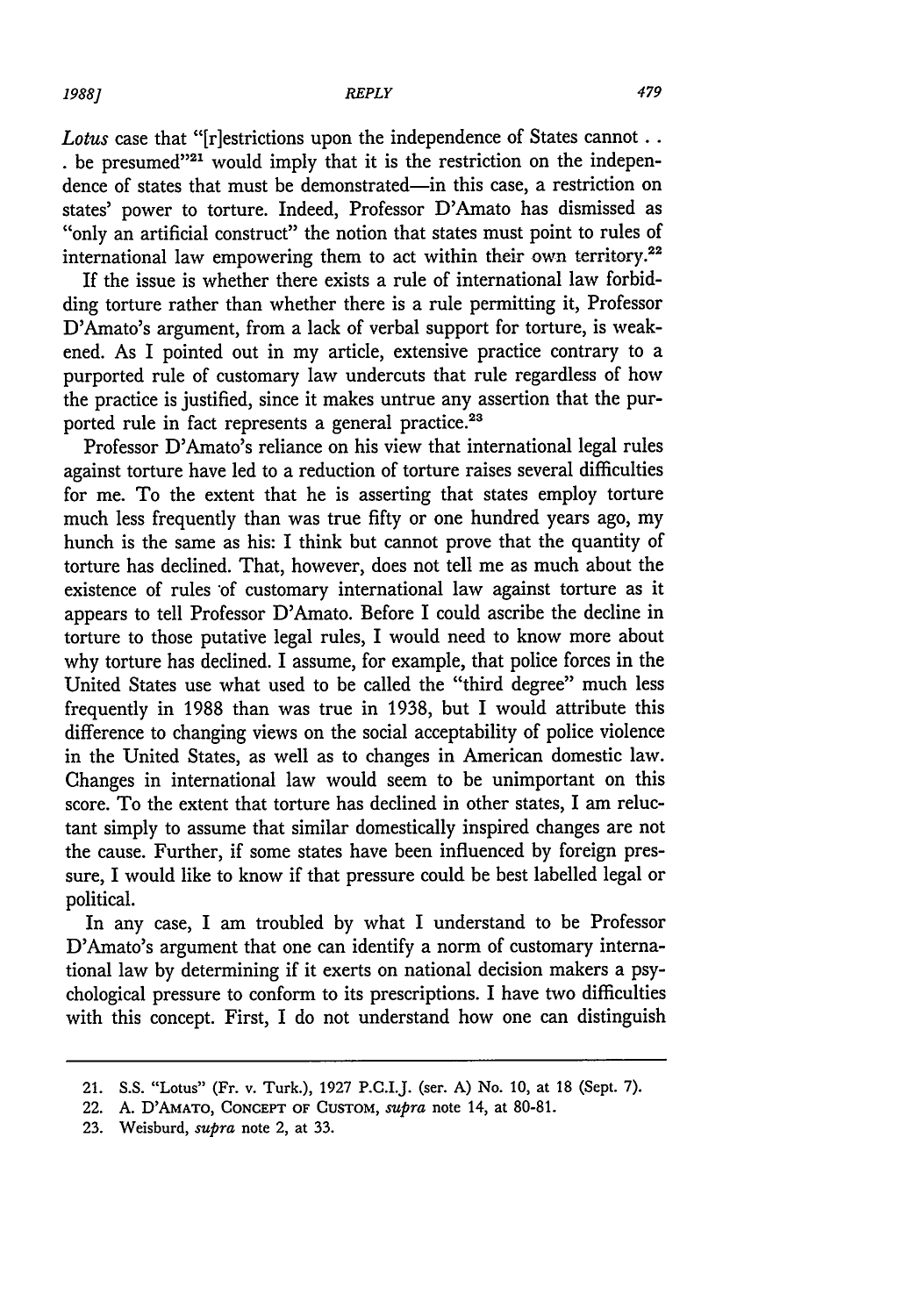between psychological pressure created by legal rules and such pressure created either by other types of rules (for example, moral or religious precepts) or by normless calculations of self-interest. Professor D'Amato, in his writing on customary international law, has distinguished between acts undertaken in the belief that they are legally required or permitted, and acts undertaken for reasons of courtesy, morality, or political expediency.<sup>24</sup>

Second, I do not know how to relate this notion of psychological pressure to the traditional formulation for determining the existence of a rule of customary international law. How many states must feel this psychological pressure before it can be said to give rise to a general practice? Under traditional analysis, the practice of a state that engages in torture would count against the existence of a rule forbidding torture. If psychological pressure is the test, could that state's practice be seen as counting in favor of the rule if it could be shown that certain officials of the state had argued unsuccessfully for the abandonment of torture because of the international rule, or if the government limited the use of torture to more restricted classes of victims because of such arguments? It seems to me that Professor D'Amato's test simply sweeps too broadly.

More fundamentally, it seems to go too far to argue that a decline in torture proves the existence of a rule of customary law forbidding torture. Such a decline in torture could exist for reasons having nothing to do with international law. Therefore, to test for the existence of a legal rule of the sort for which Professor D'Amato contends, I would ask if legal consequences follow the breach of the rule.<sup>25</sup> As I argue at some length in my article, it would appear that at least two consequences must attach to the breach of a rule if it is properly to be labelled "legal."26 First, the allegation of a breach of the rule must entail a right to inquire into the facts of the alleged breach.<sup>27</sup> Second, if a breach is established, the breaching state must have a legal duty to repair the breach.<sup>28</sup>

These consequences do not seem to attach to breaches of a purported rule against torture. Evidence on this point is provided by consideration of the Convention Against Torture, which I assume is one indicator of states' attitudes on this subject. Although the Convention authorizes the Committee Against Torture to carry out investigations of particular al-

<sup>24.</sup> A. D'AMATo, CONCEPT **OF** CusToM, *supra* note 14, at **76.**

<sup>25.</sup> Weisburd, *supra* note 2, at 7-10.

<sup>26.</sup> *Id.*

<sup>27.</sup> *Id.* at **8.**

<sup>28.</sup> *Id.*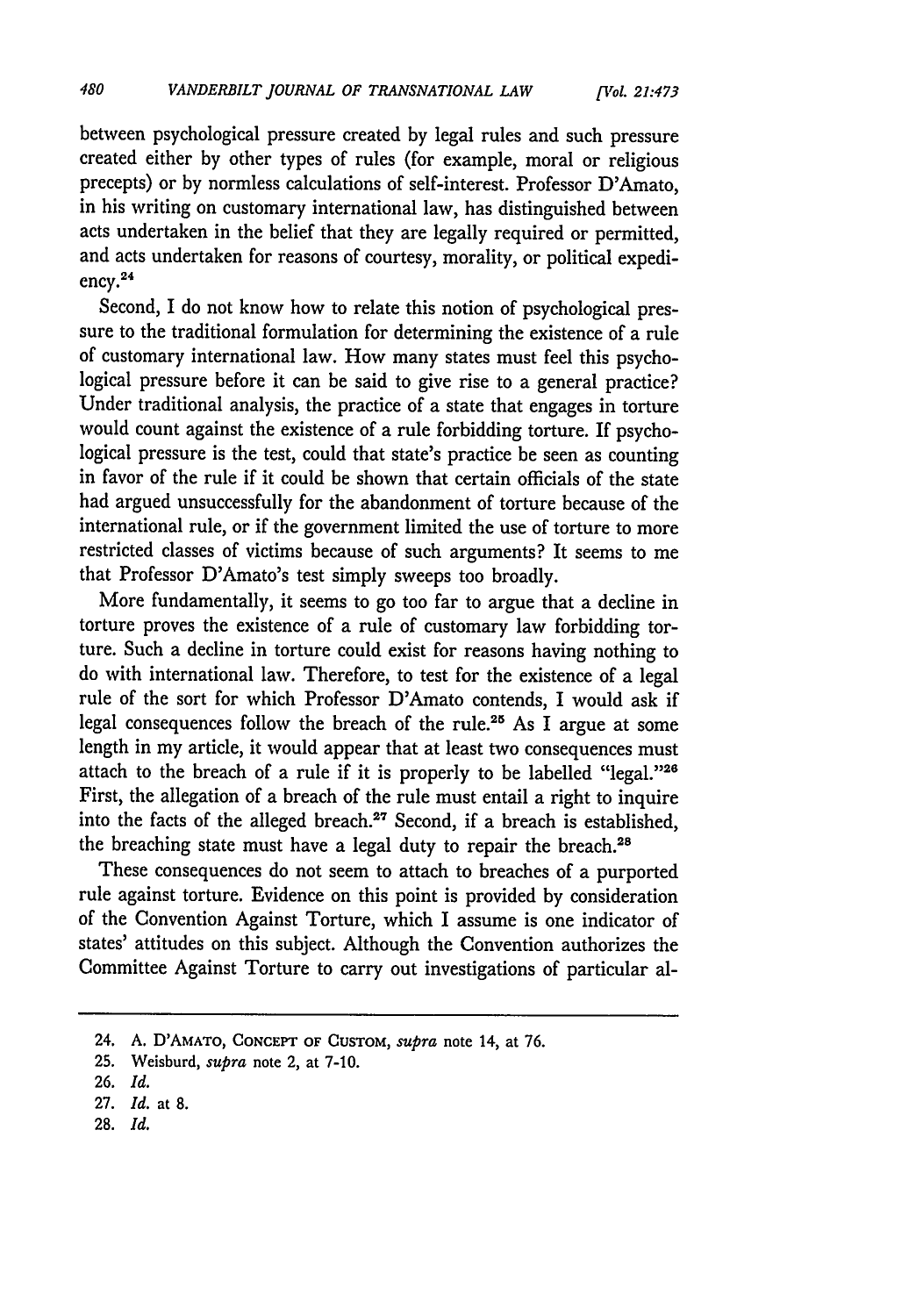leged breaches of the Convention's provisions,<sup>29</sup> it nevertheless qualifies this authorization by permitting individual states parties to reject the competence of the Committee to carry out such investigations as to them.30 Of the twenty-eight parties to that Convention, seven have refused to recognize the Committee's authority to investigate.<sup>31</sup> Such a relatively large rejection of any right of inquiry into torture seems inconsistent with the notion that the duty not to torture is a legal duty. I am also unaware of any acknowledgment by states of a duty in international law to permit investigations of alleged torture outside a treaty context. Similarly, as noted above, the Convention imposes no duty of reparation for breaches, and it is my impression that states accused of torture usually offer no reparation either to other states or to the victims of torture. Thus, the second consequence of a breach of a legal rule is also absent. Since torture does not appear to entail the consequences one could expect from breach of a legal rule, I conclude that no rule against it exists and the decline in torture must be ascribed to nonlegal factors.

In sum, I believe that the human rights treaties I discussed in my article are so weak that the degree of "commitment" they involve is questionable.<sup>32</sup> I also think that verbal responses to allegations of torture are not particularly important since it is the existence of a prohibitory rule that must be established, not the existence of permission. Moreover, I am less certain than Professor D'Amato about the actual effect of psychological pressure generated by the rule he postulates forbidding torture. I am also less convinced that the existence of such psychological pressure is the best measure of the existence of a legal rule.

## *C. Treaties and Opinio Juris*

Professor D'Amato's most serious problems with my article appear to flow from my treatment of the relationship between treaties and *opinio* juris. He asserts that I want only those treaties to count toward formation of customary law which the parties intend to count.<sup>33</sup> Professor D'Amato asserts that to ignore treaties which require the parties to behave in ways that they do not believe are required by background cus-

<sup>29.</sup> Convention, art. 20, *supra* note 17, *reprinted in* 23 LL.M. at 1033; amended 24 I.L.M. at 535.

<sup>30.</sup> *Id.* art. 28, *reprinted in* 24 I.L.M. at 535 (1985).

<sup>31.</sup> *Multilateral Treaties, supra* note 18, at 174-76.

<sup>32.</sup> I wish to stress that I am considering only the customary law status of torture. I certainly do not deny the great importance of regional treaty arrangements forbidding torture, such as the European and American Conventions on Human Rights.

<sup>33.</sup> D'Amato, *Response, supra* note 1, at 469.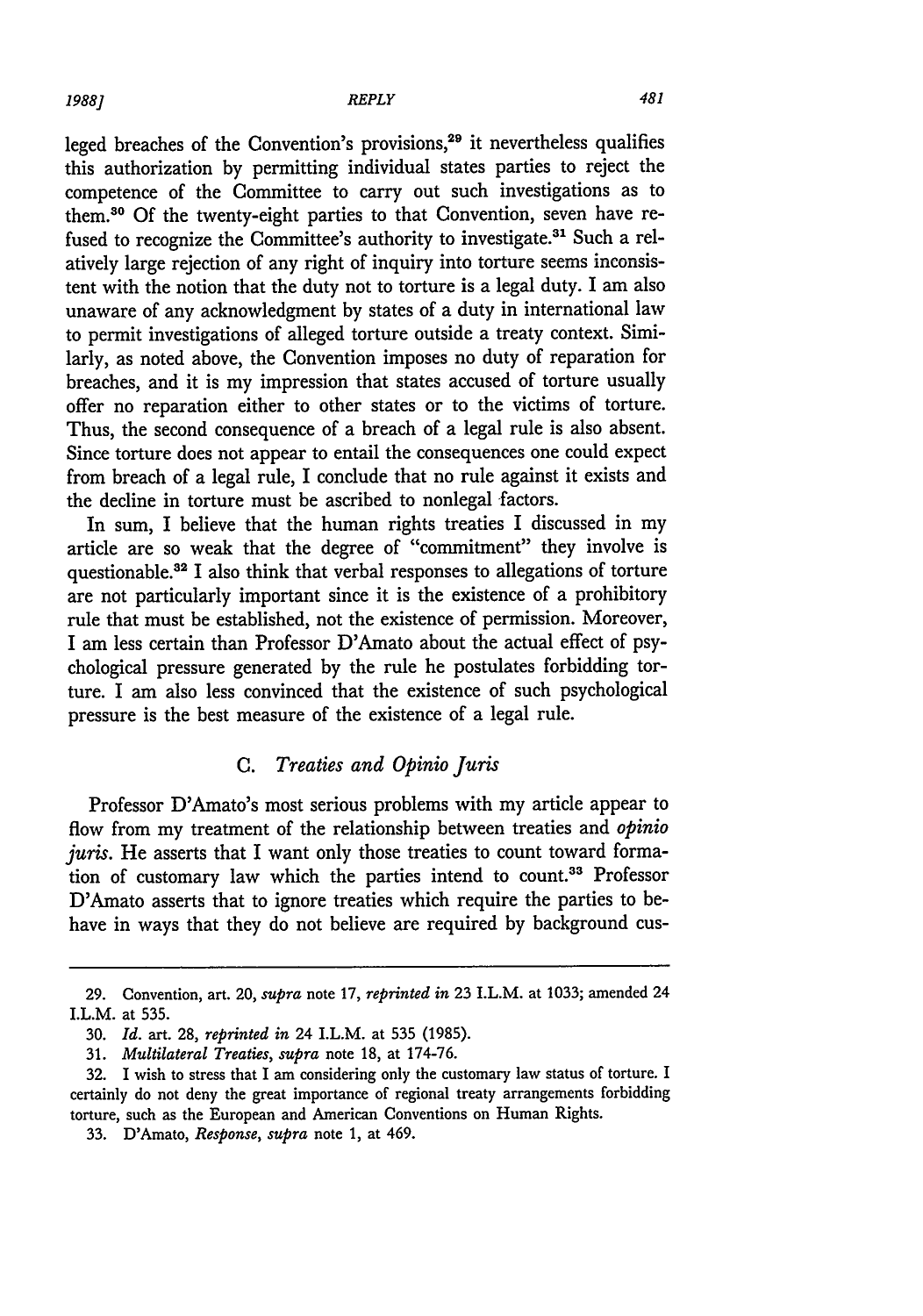*[Vol. 21:473*

tomary law would entail ignoring thousands of years of development of custom. 4 He denies that states can "believe" anything in any case, and attacks the concept of *opinio juris* as otiose.<sup>35</sup>

Professor D'Amato has mischaracterized what I wrote. I did not call for some sort of wholesale inquiry into the state of mind of treaty drafters. Rather, as Professor D'Amato quoted, I referred to situations in which *"a treaty demonstrates* that the parties believe they would have no legal obligation to behave as the treaty requires but for the treaty **. . . "36** That is, I was focusing on indications of the parties' beliefs *contained in the treaty itself.* The only two examples I gave of types of treaties that would fall into this category were treaties that asserted, in so many words, that they were departures from custom and treaties whose provisions were inconsistent with a belief that a legal obligation existed outside the treaty in that they excluded the indicia of legal obligation discussed above. As I phrased it, the issue was not what the parties believed in general, but rather what they asserted or implied in the very text of the treaty.

"Fine," Professor D'Amato might respond, "but so what?" What is the difference between a treaty in which the parties say or imply that they are departing from customary law and a treaty which is silent on the subject but which the parties nonetheless believe to be such a departure?

I believe that the two categories of treaties carry an important distinction which is made clear by reflection on the process of forming customary international law as described by Professor D'Amato. First, it is important to consider his concept of "articulation," which he substitutes for the more traditional *opinio juris*.<sup>37</sup> He urges that, for an act to constitute practice contributing to the formation of a rule of customary law, the act must be preceded or accompanied by the articulation of the legal rule allegedly governing the  $act<sup>38</sup>$  Such articulation, he writes, preserves the voluntaristic aspect of international law, preventing the extrapolation of legal norms from patterns of conduct, unaccompanied by such articulation, noticed after the event.<sup>39</sup> Professor D'Amato stresses the importance of this requirement to "distinguish legal actions from social habit, courtesy, comity, moral requirements, political expediency, plain 'usage,' or

<sup>34.</sup> *Id.* at 470.

<sup>35.</sup> *Id.* at 470-71.

<sup>36.</sup> Weisburd, *supra* note 2, at 24 (emphasis added).

<sup>37.</sup> A. D'AMATO, **CONCEPT** OF CUSTOM, *supra* note 14, at 74.

<sup>38.</sup> *Id.*

<sup>39.</sup> *Id.* at 74-75.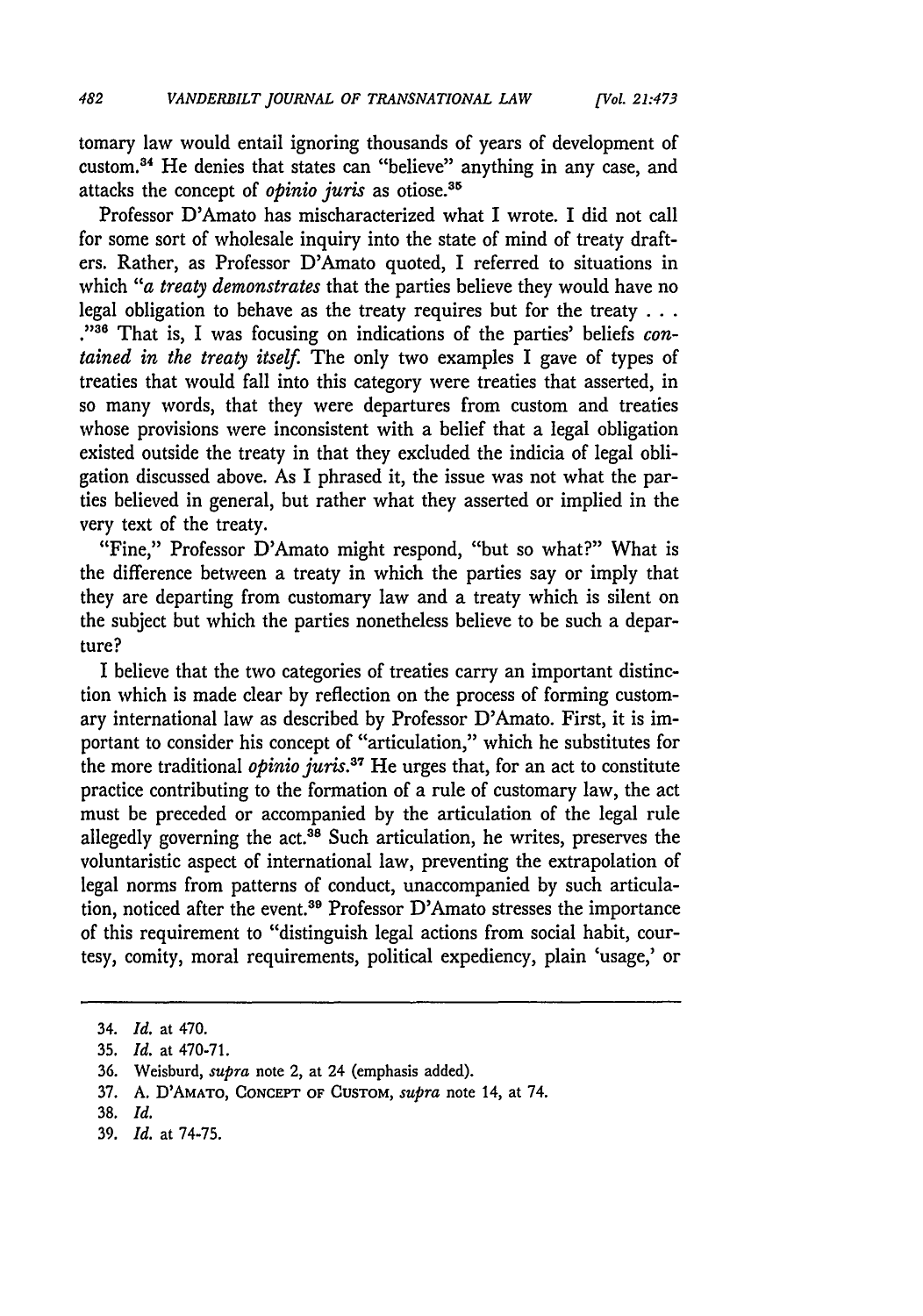any other norm."40

The second element of this process important to this analysis is the fact that new rules of customary law can arise from deviations from earlier rules, as Professor D'Amato also explains. He describes at length a hypothetical situation in which a rule of customary law is altered by subsequent practice violative of the rule.<sup>41</sup>

Professor D'Amato, however, does not address the relationship between the articulation requirement and the idea of change of customary law by deviation from existing law. Presumably, if the change simply takes the form of replacing some rule with no rule-for example, replacing a rule that states are prohibited from doing or are required to do *X* with a rule that states can do as they like as to  $X$ -no articulation should be necessary, since, as noted above, any conduct contrary to the putative rule will amount to a deviation from the general practice necessary to establish the rule. But even in this case, articulation can be useful, for example, in the form of an assertion that, whatever anyone else thinks, the acting state does not believe the law forbids or requires X. And surely if the change is not this simple, articulation would be necessary under Professor D'Amato's formulation. Thus, if the change in law creates a rule where none existed (that is, limiting previously recognized freedom) or alters a rule (for example, states formerly were not free but were required to do  $X$ ; now, they are still not free, but must do  $Y$  instead of  $X$ ), it would certainly be necessary to make clear that the particular limitation on state freedom was seen as a matter of legal obligation. In short, for all changes in law through deviations, articulation of the view that the deviation is seen as legally correct would be useful to the deviant's position, and in some cases it would be necessary to effect a change, given Professor D'Amato's conception of customary law.<sup>42</sup>

Thus, there is an obvious difference between treaties departing from the background law that is silent as to the content of the background law and those that insist expressly or implicitly that the law is different from the treaties' rules. The former can be seen as an implicit articulation of a replacement legal rule. By framing their deviation in the form of a treaty, the acting states make clear that they believe that their approach is a correct legal approach. The latter makes clear that the inference of articulation of a new rule that would otherwise be justified, given the use of a treaty, is not justified, in the same way that the practice of a state which makes clear that its actions can be ascribed to reasons of "social

<sup>40.</sup> *Id.* at 76.

<sup>41.</sup> *See id.* at 92-98.

<sup>42.</sup> *Id.* at 76.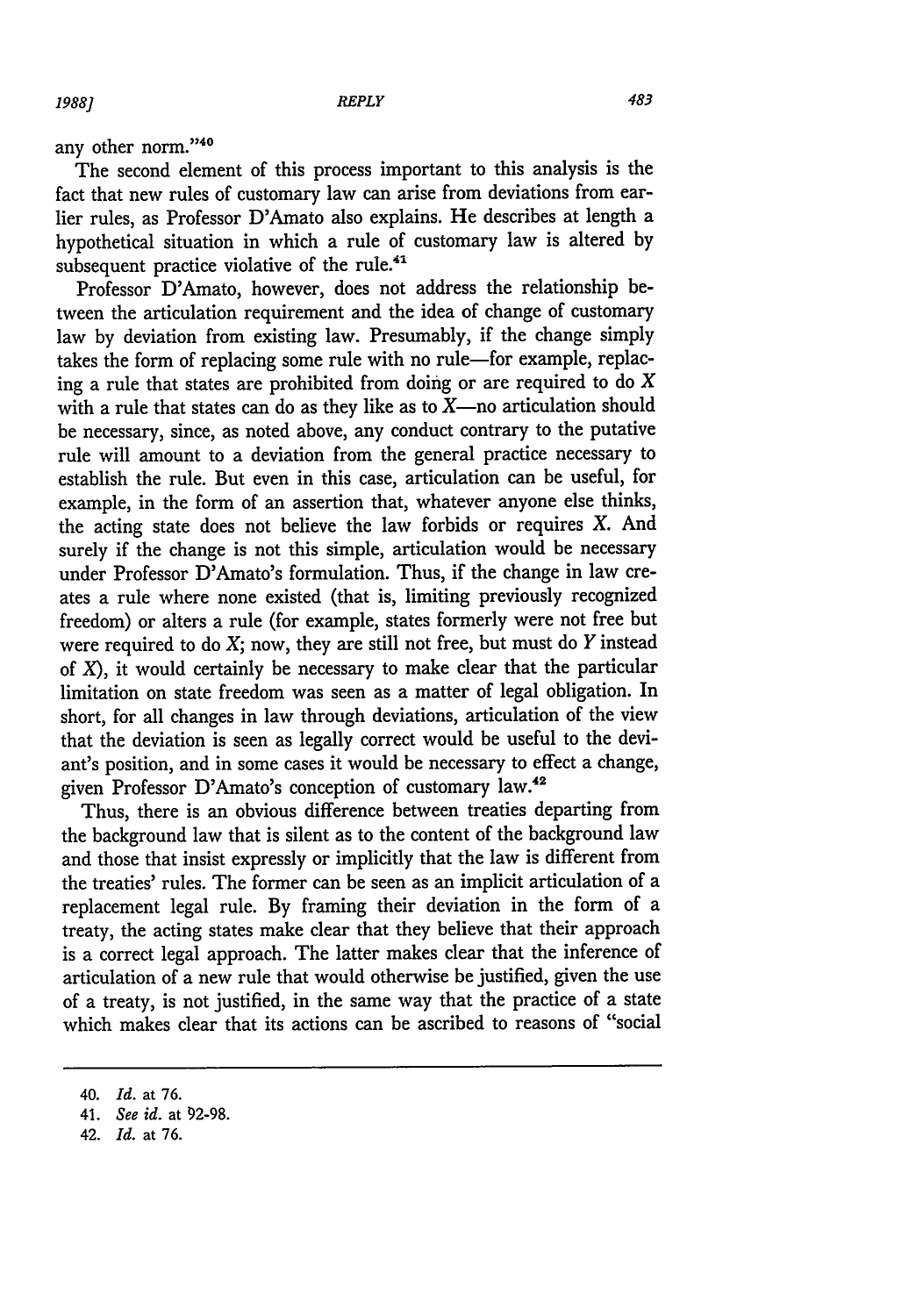habit, courtesy, comity, moral requirements, political expediency . **.."** and so on would not be seen as contributing to a rule of customary law.

Of course, this whole matter could be more easily addressed with examples from practice. Professor D'Amato offers no examples of treaties that have expressly or by necessary inference from their text labelled themselves contrary to customary law and have nonetheless given rise to new rules of customary law. Neither can I prove that treaties with such qualifications have never changed customary law. The one example with which I am familiar, however, is closer to my position than to Professor D'Amato's. As I described in my article, in the last century and the early part of this one, considerable support existed for the proposition that all states, including non-riparians, have the right to navigate so-called international rivers.43 This argument was based in part on practice as framed by treaties, including some that described the rights they granted as a matter of grace.<sup>44</sup> In actual practice, however, many states did not permit such a degree of free navigation on their international rivers.<sup>45</sup> In 1921 when an international conference sought to frame an international treaty on the subject, the conference was obliged to acknowledge that Latin American practice was considerably different from that of Europe and Africa, and it concluded that, whereas free navigation was a principle of public law in Europe,

The principle of freedom of navigation on rivers has not evolved in the same manner in the American Continent. Freedom of navigation on international rivers has been admitted there, not as an extension of the European principle, but *as a concession accorded voluntarily* **by** the riparian states through the medium of *inter partes* agreements or of legislative acts.46

It was concluded from this situation that it "cannot be said that the principle of free navigation is in the position of a recognized principle" in the Americas.<sup>47</sup>

The treaties on this subject in the Americas included some that asserted in so many words that the rights they granted were a matter of

47. *Id.* at 225.

<sup>43.</sup> Weisburd, *supra* note 2, at 11-15.

<sup>44.</sup> *Id.*

<sup>45.</sup> *Id.*

<sup>46.</sup> **LEAGUE OF** NATIONS, **BARCELONA CONFERENCE, VERBATIM RECORDS AND TEXTS RELATING TO THE CONVENTION ON THE** REGIME **OF NAVIGABLE WATERWAYS OF INTERNATIONAL CONCERN AND TO THE DECLARATION RECOGNIZING** THE **RIGHT TO A FLAG OF** STATES **HAVING** No SEACOAST 224-25 (Chilean delegate) (1921) (first emphasis added).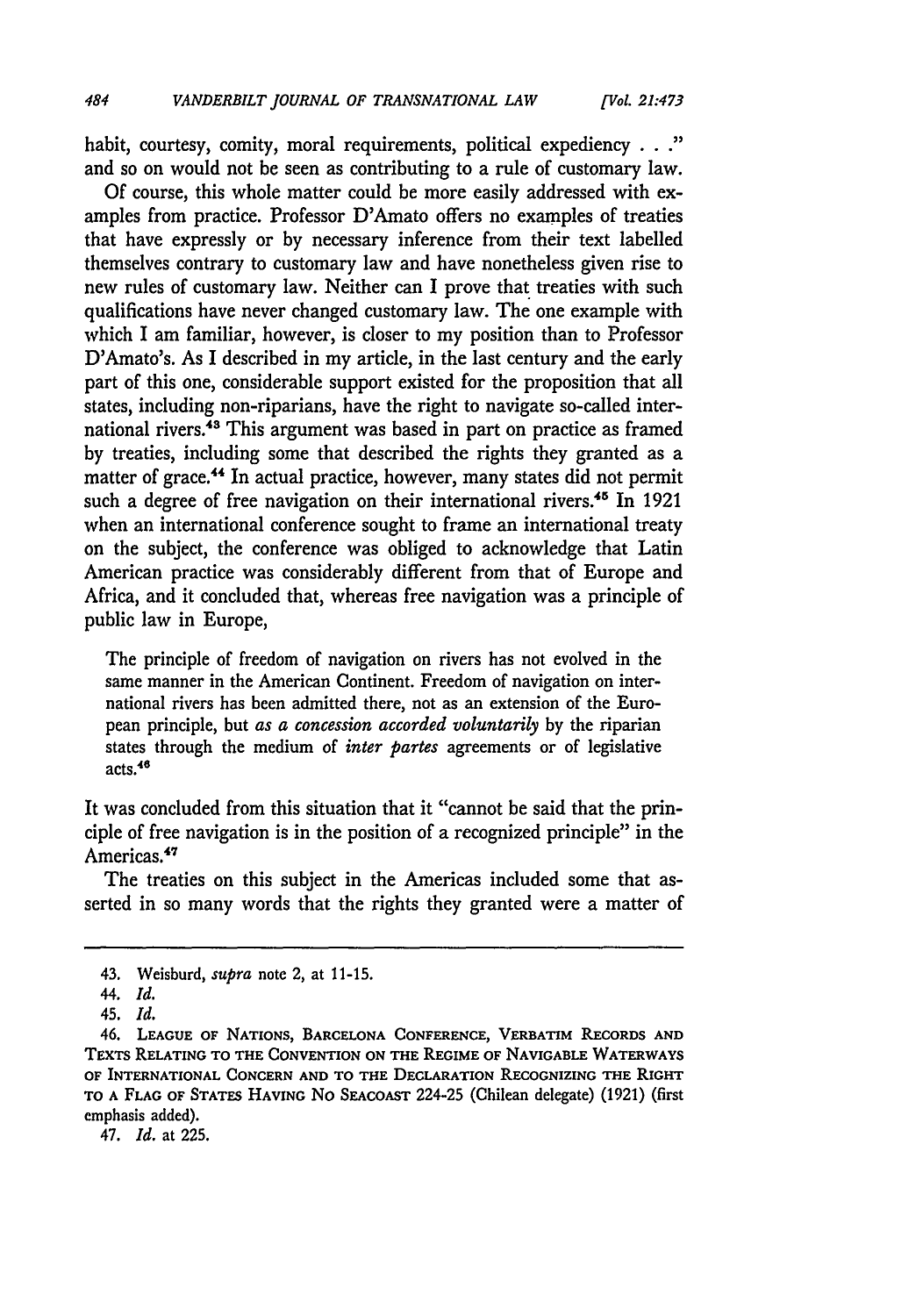grace and many that made no such assertion. 48 The emphasized language, quoted above, thus cannot be understood as referring only to treaties labelling themselves as contrary to customary law. Nonetheless, the conclusion by an international conference that certain rights could not be said to have become universal principles of international law because some states had granted them as matters of grace only, albeit in treaties, would seem inconsistent with Professor D'Amato's position.

Briefly, then, I was not arguing that only those treaties count which states intend to count, but rather that treaties do not count if their text, expressly or by necessary implication, indicates that they do not count. As demonstrated above, this class of treaties can be distinguished from the much larger group of treaties which are contrary to background customary law but do not say so. I believe that once that silent majority is excluded, the number of treaties that would not count toward customary law under my formulation is too small to require ignoring thousands of years of development of customary law.

Professor D'Amato's other difficulties with my approach to treaties and *opinio juris* can be addressed in brief compass. He argues that determining what states "believe" with respect to a given treaty is very problematic. Yet, as I have explained, my argument looks to the treaty language, not to "beliefs" not expressed or necessarily implied by that language. Therefore, the problem he identifies does not relate to my argument.

Professor D'Amato flatly asserts that a state could justifiably rely on state practice embodied in a treaty with a disclaimer as evidence of customary law despite the disclaimer, since it is an example of behavior no matter how the treaty parties characterize it. This seems to me inconsistent with Professor D'Amato's views as to the importance of articulation in creating rules of customary international law. If he believes that acts taken for reasons of courtesy, political expediency, and so on should not be accorded legal significance, and if he believes that post hoc extrapolations from patterns of conduct are improper, why is it justifiable for a third state to rely on an act that the actors have characterized as beyond their obligations? If, as I argued in my article, deriving rules of law from practice makes sense because past acts are the best indicators of future courses of conduct<sup>49</sup> and if, as Professor D'Amato has written, states rely on the precedent created by acts of other states as justifications for their own acts on the basis of "reasonable expectations of continuity and fair-

<sup>48.</sup> Weisburd, supra note 2, at **13** n.46 and 14 n.52.

<sup>49.</sup> *Id.* at 36-38.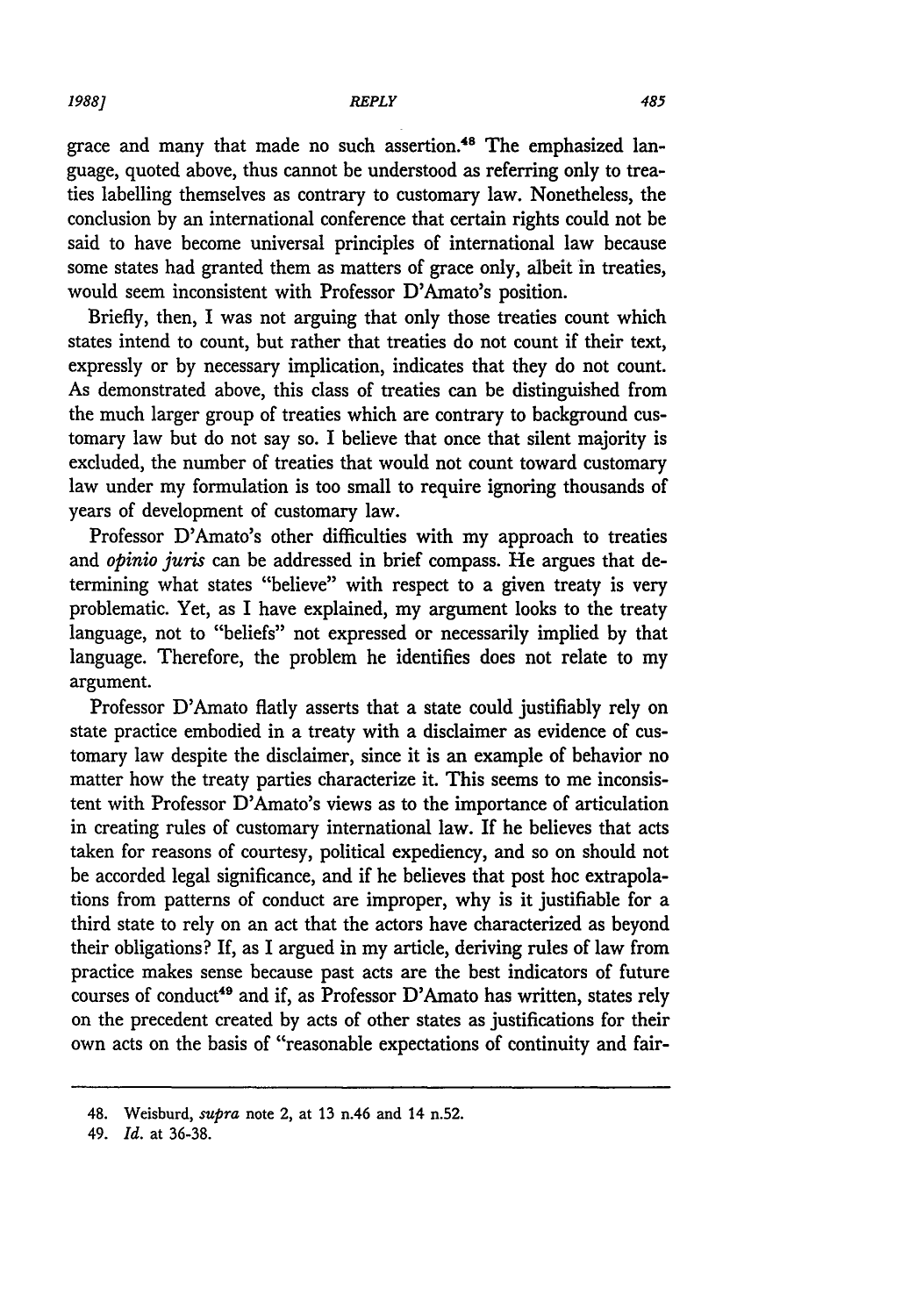ness,"<sup>50</sup> why should a third state be able to base expectations on an act when the actors make as clear as possible that their future course of conduct will not be governed by this past act?

Further, as a practical matter, Professor D'Amato's position certainly inhibits relations between states. A state may find itself facing similar legal controversies with several different states. If it has an opportunity to settle one controversy on terms which are acceptable in that context but unacceptable in its other controversies, it is more likely to take advantage of the settlement opportunity if the settlement will not prejudice its position in the other controversies. Professor D'Amato's position would prevent the state in question from protecting its position through disclaimer language in a treaty of settlement, and thus would reduce the likelihood that a settlement would take place. My view would leave the states involved more flexibility. Of course, it may be that in practicewhich naturally is the determinant of customary law-states have not in fact conceded such a degree of flexibility to one another. As I admit above, I cannot adduce numerous examples proving that they have done so; I can only put forward the example I have given and my doubt that states would be so willing to tie their own hands.

I cannot follow Professor D'Amato's dismissal of states' "beliefs" as an anthropomorphic fallacy. He refers to states "acting," "saying," and being subject to "psychological pressure;" why they can do those things, but cannot "believe," I do not understand. **Of** course, in a sense, they cannot do those things, because states are legal fictions and can act only through particular authorized human beings. But if we can ascribe the acts, sayings, and subjections to psychological pressure of those humans to states, why can we not ascribe their beliefs as well, at least those beliefs manifested expressly or **by** necessary implication in treaty texts?

As to Professor D'Amato's dismissal of the concept of *opinio juris* as otiose, I can only note that neither other distinguished scholars<sup>61</sup> nor the International Court of Justice<sup>52</sup> share his view. I am not sure how broadly he intends his statement to be read, but if he is discarding the notion of any qualitative element in customary law at all, he is contradicting his own quite convincing argument as well.<sup>53</sup>

**<sup>50.</sup>** A. D'AMATO, **CONCEPT** OF CUSTOM, *supra* note 14, at 174-177.

**<sup>51.</sup>** *See, e.g.,* **I.** BROWNLIE, **PRINCIPLES OF PUBLIC** INTERNATIONAL **LAW 8-10** (3d ed. 1979); Schachter, *International Law in Theory and Practice,* 178 RECUEIL DES **COURs 35** (1982); **G. SCHWARZENBERGER,** A **MANUAL OF** INTERNATIONAL **LAW** 32-33 (5th **ed. 1967).**

<sup>52.</sup> North Sea Continental Shelf Cases (W. Ger. v. Den.; W. Ger. v. Neth.), 1969 I.C.J. 43-44 (Judgment of Feb. 25, 1969).

<sup>53.</sup> A. D'AMATO, **CONCEPT OF** CUSTOM, *supra* note 14, at 74-87.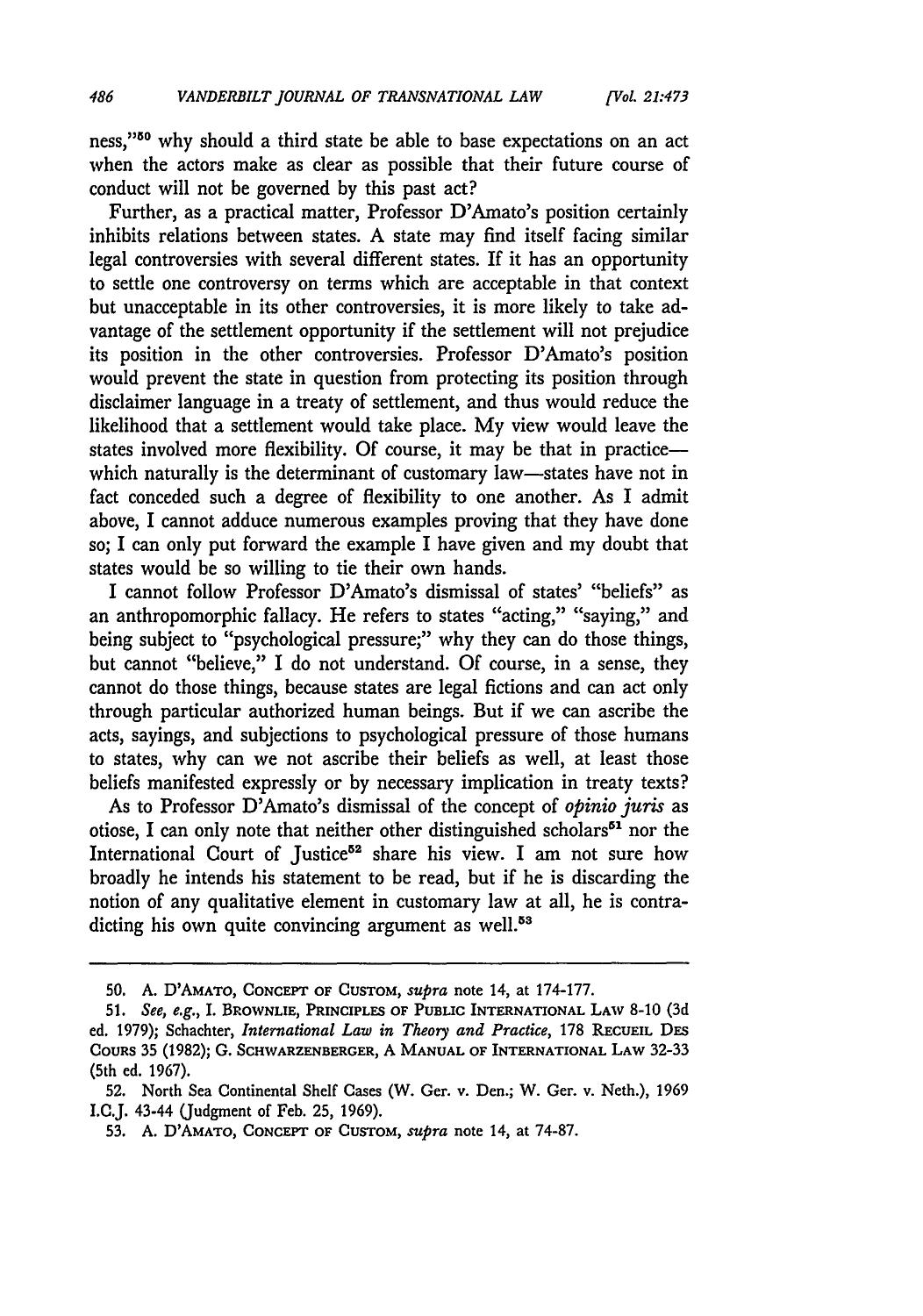#### *1988] REPLY*

## *D. Why Reject A Rule Against Torture?*

Professor D'Amato closes his *Response* wondering why I would take the positions I took,<sup>54</sup> especially at the cost of "recasting the doctrinal structure of international law."55 I have several reasons. First, I do not see myself as recasting the doctrinal structure of international law, but as defending that structure. As I explained above, I am unable to reconcile the conclusion that customary international law forbids torture with what I understand to be the traditional methods of determining the content of customary international law. Defending that structure is itself one reason I have written as I have. Professor D'Amato assumes, correctly, that I am personally opposed to torture, but that is, as far as I am concerned, irrelevant to the question at hand. If customary international law cannot be said to forbid torture, it is my job to say so.

Further, it seems to me that the continued assertion that torture is a violation can have unfortunate consequences. At bottom, my position is based on the conclusion that a large number of states simply are not ready to give up the authority to treat their citizens in a beastly fashion. Proclaiming that such action is illegal amounts to proclaiming that international law is ineffective, since the beastliness continues despite the denunciation. It seems to me that there is much to be said for preserving respect for international law by not claiming for it authority to regulate subjects it does not in fact regulate. Further, in light of the increased willingness of American courts, as described in my article,<sup> $56$ </sup> to apply what they understand international law to be, we face the prospect of American judicial decisions on this subject complicating foreign policy while having no effect on the practices in issue because of the rejection of the underlying legal rules by the offending government.

What is my prescription for dealing with torture? First, we must accept the fact that there exists no international consenus against the use of torture. This is important because asserting that customary international law forbids torture amounts to saying that there *is* an international consensus against torture. Second, we must accept that law can be used to implement an existing consensus, or used in the absence of consensus if backed by enough force, but that absent both consensus and force, law is a very weak reed upon which to lean. Given these propositions, we eliminate torture by building consensus against it-a political, not a legal matter-or by coercing torturers-again, a matter of policy choice-or

<sup>54.</sup> D'Amato, *Response, supra* note 1, at 470-72.

<sup>55.</sup> *Id.* at 24.

<sup>56.</sup> Weisburd, *supra* note 2, at 3-5.